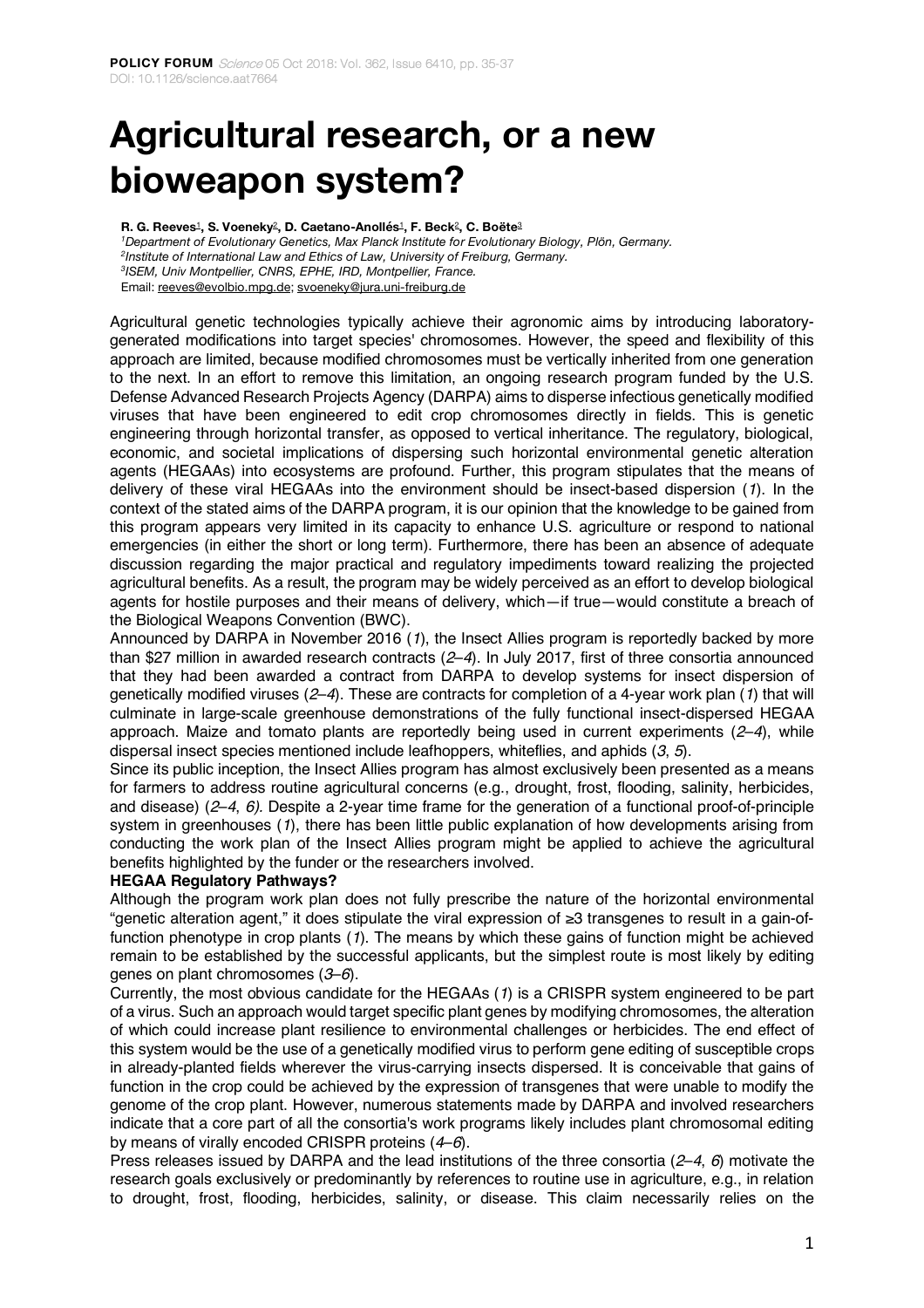assumption that a plausible regulatory pathway exists by which possibly transgenic virus–infected (and potentially genetically altered) food crops could enter national or international markets (*4*). Even where there was obviously an established regulatory path for such routine use, it would still seem essential to clearly detail it; not to do so would risk undermining the repeatedly stated agricultural aims of the program (*2*–*5*). Yet there is no discussion at all in these press releases of regulation—a topic that is central to the question of intent. This omission is all the more striking given that it is likely that all current regulatory systems across the globe would require profound changes to accommodate even an occasional use of HEGAA technology (see the table).

Additionally, it is virtually certain that any concerns expressed by seed producers about how their facilities could be protected would receive considerable attention from regulators, farmers, and governments (see the table). Equally notable is the absence of any public discussion on how measures to ensure the coexistence of different farming practices, often mandated by law, could withstand the use of HEGAA technology.

#### **No clear regulatory path**

Matters likely to receive scrutiny by regulators and governments, regarding agricultural products from locations to which HEGAAs may have dispersed during crop development or seed production.

| <b>HEGAAs with somatic gene editing capability:</b> Infection-susceptible crop genomes may be                 |
|---------------------------------------------------------------------------------------------------------------|
| modified where the specified chromosomal target is present. Even allowing for future technological            |
| developments in gene editing, it is unlikely that all plants in a field will receive the same modification at |
| the intended chromosomal target site. This is quite different to the specific laboratory-generated            |
| genetic modifications and associated descriptions of their properties that regulators currently consider.     |
| HEGAAs with germline gene editing capacity: Introduction of edits into the germplasm of crops                 |
| could considerably complicate efforts to protect this globally critical resource that, since ancient times,   |
| governments have played a fundamental role in securing for the future [see already developed                  |
| laboratory-confined viral germline editing systems (10, 11).                                                  |
| Insect delivery of HEGAAs: It will not always be possible to confidently identify which plants or fields      |
|                                                                                                               |

have been infected by the genetically modified virus (due to inevitable uncertainty about insect movements and the susceptibility of crops to viral infection). This would be a particularly critical problem in areas where seeds are produced for replanting.

## **Insect Dispersion and Intent**

Although the proposition of HEGAA technology is in itself radical, it is DARPA's mandate of using an insect-based means of delivery combined with HEGAAs that sets Insect Allies apart from all other programs. This is because it further increases incompatibilities with current farming practices, as well as the global regulation and trading of bioengineered food products, beyond the already substantial challenges stemming from the HEGAA component (see the table).

It would presumably have been possible for the DARPA work program to have proposed the development of HEGAAs to be deployed by using agricultural spraying equipment (*7*) without the involvement of insects. Crucially, all of the prominently hypothesized benefits to routine peacetime agriculture could probably be realized through the spraying of HEGAAs. It is therefore reasonable to ask, why mandate insect-based dispersion at all? The sole justification that has been put forward in any public document is that overhead spraying of HEGAAs would require infrastructure that is not available to all farmers (*1*, *6*, *8*). Although this could conceivably provide a rather weak financial-efficiency justification for farmers in developing nations, it is hardly plausible when applied to the vast majority of crop farmers in the United States.

Although routine agricultural use is prominently presented in most documents as the motivation for the Insect Allies program, a secondary motivation is briefly acknowledged in some—namely its use as a defensive response to unspecified "threats introduced by state or nonstate actors" (*6*, *8*). Only one of the three academic consortia makes clear reference to defensive or emergency applications in its press release (*4*). However, it is hard to imagine that U.S. farmers would not be ensured access to overhead spraying equipment (most likely via military and civilian aircraft) in the eventuality of such man-made threats. Furthermore, spraying capacity can be much more rapidly scaled-up than the mass production of insects, certainly within the time frame of a crop-growing season. In this respect, it is notable that the vast majority of frontline emergency measures to control insect pests for both agriculture and health continue to rely on spraying, even for pest species where control measures based on the release of live insects have been developed (e.g., sterile males). This is likely a reflection of the difficulty of rapidly scaling-up insect production and distribution systems.

If the DARPA program had proposed to enhance national overhead aerial spraying capacities, rather than stipulate the usage of insects as the means of delivery, it would be hard to argue that this would not result in a much greater enhancement of the United States' capacity to respond to hypothetical emergencies. Consequently, it is our opinion that until DARPA provides suitably robust explanations for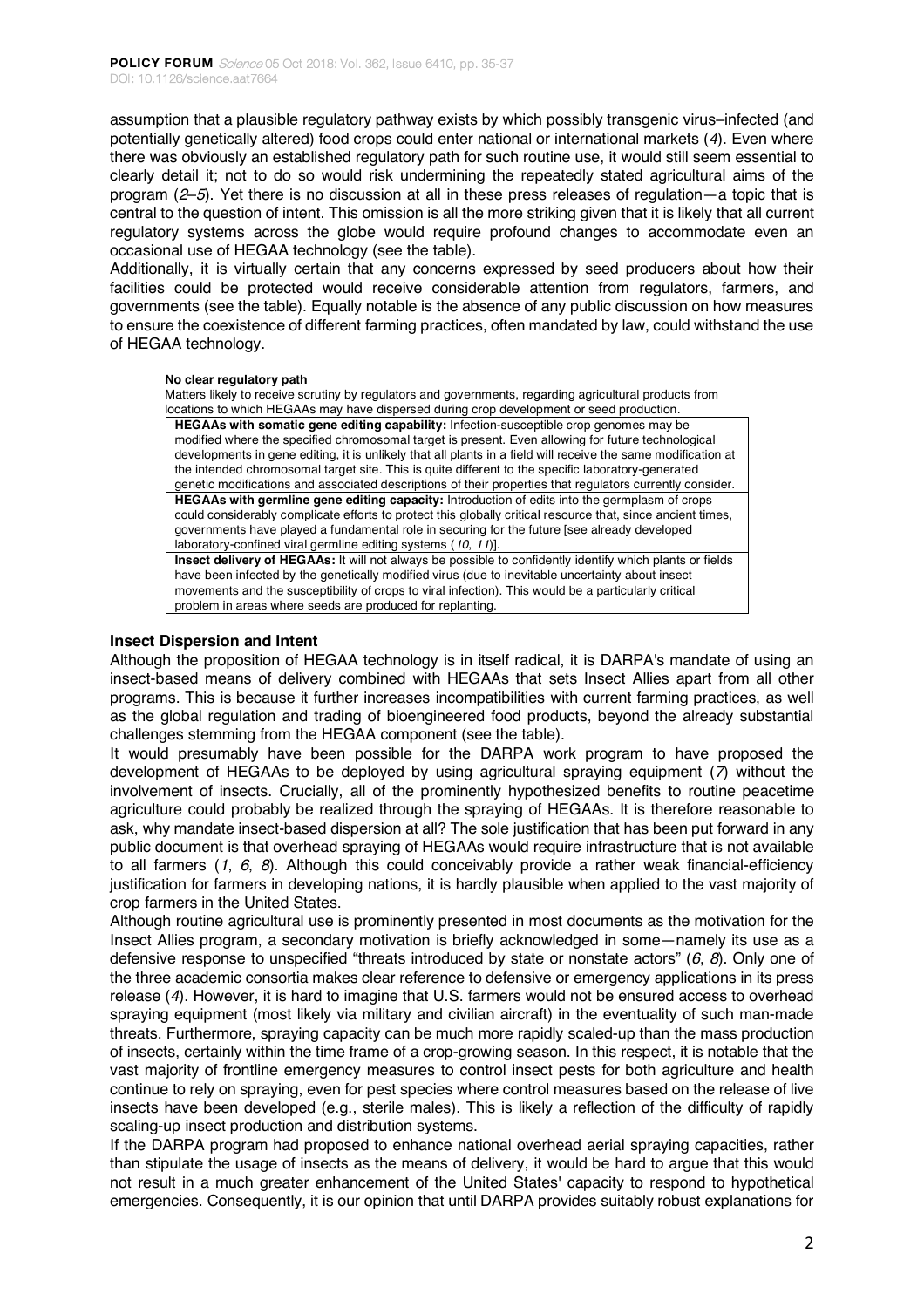the necessity of mandating insect dispersion in routine agricultural or emergency applications, Insect Allies risks being widely perceived as an attempt to develop a means of delivering HEGAAs for offensive purposes.

# **Broader International Context**

The importance of perceived intent is of critical consideration in regard to allowing and encouraging scientific research for peaceful purposes while obeying international treaties that prohibit the use and development of certain weapons.

For example, the 1976 UN Convention on Environmental Modification Techniques states that it "shall not hinder the use of environmental modification techniques for peaceful purposes." However, the oftenunstated personal or institutional motives of research groups and funding bodies cannot be the sole basis upon which the wisdom of research programs is assessed. The 1972 BWC avoids relying solely on intent, insofar as it prohibits the development of biological agents "of types and in quantities that have no justification for prophylactic, protective or other peaceful purposes." Hence, a party engaging in the development of biological agents for which a hostile-use case is plausible (or even obvious, in the case of the Insect Allies program) must present acceptable explanations that its research is only serving peaceful purposes.

In addition, the BWC states that each State Party "undertakes never in any circumstances to develop, produce, stockpile or otherwise acquire or retain…weapons, equipment or means of delivery designed to use such agents or toxins for hostile purposes or in armed conflict." We therefore argue that the clause prohibiting the development of the "means of delivery" is likely to prove of particular relevance to the perceived intent of the Insect Allies program. In 2012, State Parties to the BWC expressly agreed that "certain developments in science and technology have the potential for use contrary to the provisions of the Convention now or in the future. These developments include, inter alia,…to develop novel means of delivering biological agents and toxins." (*9*).

Whether or not a chromosomal editing system (e.g., CRISPR) is ultimately used to achieve DARPA's stipulated aims, easy simplifications (and not elaborations) of the described work program could be used to generate a new class of biological weapon. For example, it is mandated that released insects must be subject to "conditional lethal safeguard(s)" whereby no released insects survive longer than 2 weeks. This is presumably to limit the dispersal of the HEGAAs (*1*). However, any program that would simply release insects without taking steps to implement some form of conditional lethality would have the effect of increasing the dispersal of HEGAAs into the environment.

HEGAA weapons could be extremely transmissible to susceptible crop species, particularly where insects were used as the means of delivery. Chromosomal editing would be targetable to particular crop varieties dependent on their genome sequence (presumably those varieties not grown by the deploying parties) (see the figure). nonspecialist scientists and policy-makers, even though it is anticipated that key development milestones should be achieved within the next year (*1*). Should this be accepted as the global norm for funding projects that enable such potentially hazardous directions of research, the best practices and rules, which have contributed to keeping our world largely free from the use of devastating biological weapons for over 60 years, may be seriously undermined.





Possibly as a consequence of the program's contract-based funding process, we are unaware of any publicly available assessments of the ethical, trade, biosafety, or international biosecurity implications